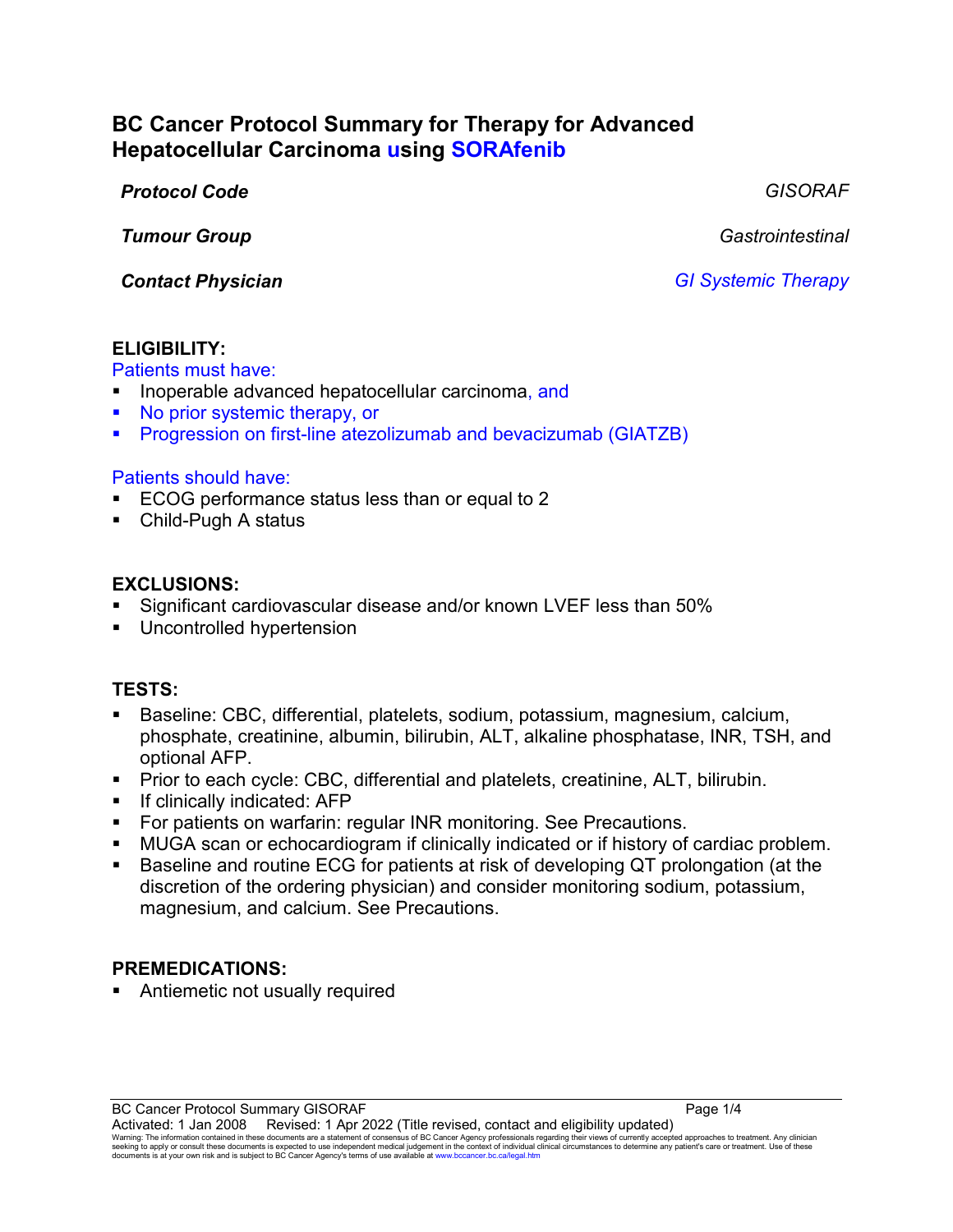#### **TREATMENT:**

| Drug      | <b>Dose</b>             | <b>BC Cancer Administration</b><br><b>Guideline</b> |
|-----------|-------------------------|-----------------------------------------------------|
| SORAfenib | 400 mg BID continuously | P <sub>O</sub>                                      |

One cycle is 28 days

#### **Dose reduction:**

Dose level -1: 400 mg **once** a day continuously Dose level -2: 400 mg **every other day** continuously If dose level -2 not tolerated then discontinue.

#### **DOSE MODIFICATIONS:**

#### 1. **Hematological**

| ANC $(x109/L)$                  |     | Platelets (x10 <sup>9</sup> /L) | Dose (all drugs)                                                                                                                                                               |
|---------------------------------|-----|---------------------------------|--------------------------------------------------------------------------------------------------------------------------------------------------------------------------------|
| greater than or<br>equal to 1.0 | and | greater than or<br>equal to 50  | 100%                                                                                                                                                                           |
| 0.5 to less than 1.0            | and | greater than or<br>equal to 50  | Decrease one dose level                                                                                                                                                        |
| less than 0.5                   | or  | less than 50                    | Delay until ANC greater<br>than 0.5 and platelets<br>greater than 50 then<br>decrease one dose level.<br>If no recovery after 4<br>weeks, treatment should<br>be discontinued. |

#### 2. **Non-Hematological toxicity:**

| <b>CTC-Grade</b> | <b>Dose</b>                                                                  |
|------------------|------------------------------------------------------------------------------|
| $1 - 2$          | 100%                                                                         |
|                  | Delay until less than or equal to<br>Grade 2 then decrease one dose<br>level |
|                  | Discontinue therapy                                                          |

BC Cancer Protocol Summary GISORAF Page 2/4

Activated: 1 Jan 2008 Revised: 1 Apr 2022 (Title revised, contact and eligibility updated)<br>Warning: The information contained in these documents are a statement of consensus of BC Cancer Agency professionals regarding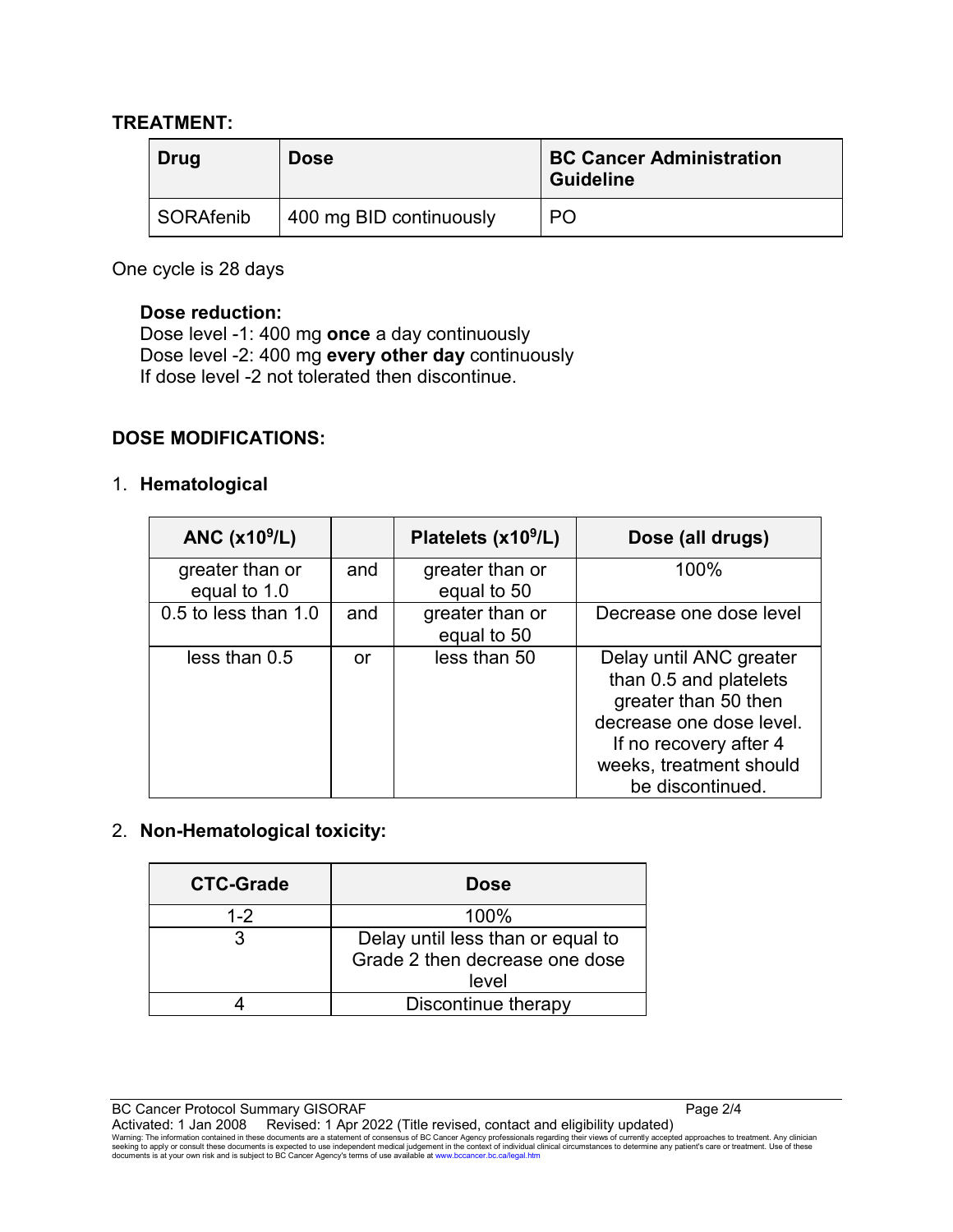## 3. **Renal dysfunction:**

Only a very small percentage of SORAfenib and its metabolites are excreted by the kidney. No dose adjustment is required in patients with mild, moderate, or severe renal impairment not requiring dialysis.

However, to reduce the risk of adverse events, a small pharmacokinetic trial (Miller 2009) suggested the initial dose of SORAfenib may be reduced based on CrCl:

| <b>CrCl</b>       | <b>SORAfenib starting dose</b> |  |
|-------------------|--------------------------------|--|
| $>40$ mL/min      | 400 mg twice daily             |  |
| 20 to 40 $mL/min$ | 200 mg twice daily             |  |
| $<$ 20 mL/min     | No information found           |  |

SORAfenib has not been studied extensively in patients undergoing dialysis. However, the trial also suggested that it can be initiated at a reduced dose (such as 200 mg once daily) under close monitoring.

## 4. **Hepatic dysfunction**:

SORAfenib is mainly metabolized and excreted through the liver.

Product Monograph: Patients with Child-Pugh B hepatic impairment had greater systemic exposure than those with Child-Pugh A hepatic impairment. Sorafenib has not been studied in patients with Child Pugh C hepatic impairment.

A small pharmacokinetic trial (Miller 2009) suggested initial dose of SORAfenib may be reduced based on hepatic function:

| <b>Bilirubin</b>                  | <b>SORAfenib starting dose</b> |  |
|-----------------------------------|--------------------------------|--|
| $< 1.5$ x ULN                     | 400 mg twice daily             |  |
| $>1.5$ x ULN to $\leq$ 3<br>x ULN | 200 mg twice daily             |  |
| $>3$ to 10 x ULN                  | Not recommended                |  |

The trial also suggested if Albumin falls below 25 g/L (with any bilirubin or ALT) then SORAfenib initial dose be reduced to 200 mg once daily.

## **PRECAUTIONS:**

1. **Neutropenia**: Fever or other evidence of infection must be assessed promptly and treated aggressively. Refer to BCCA Febrile Neutropenia Guidelines.

BC Cancer Protocol Summary GISORAF **Page 3/4**